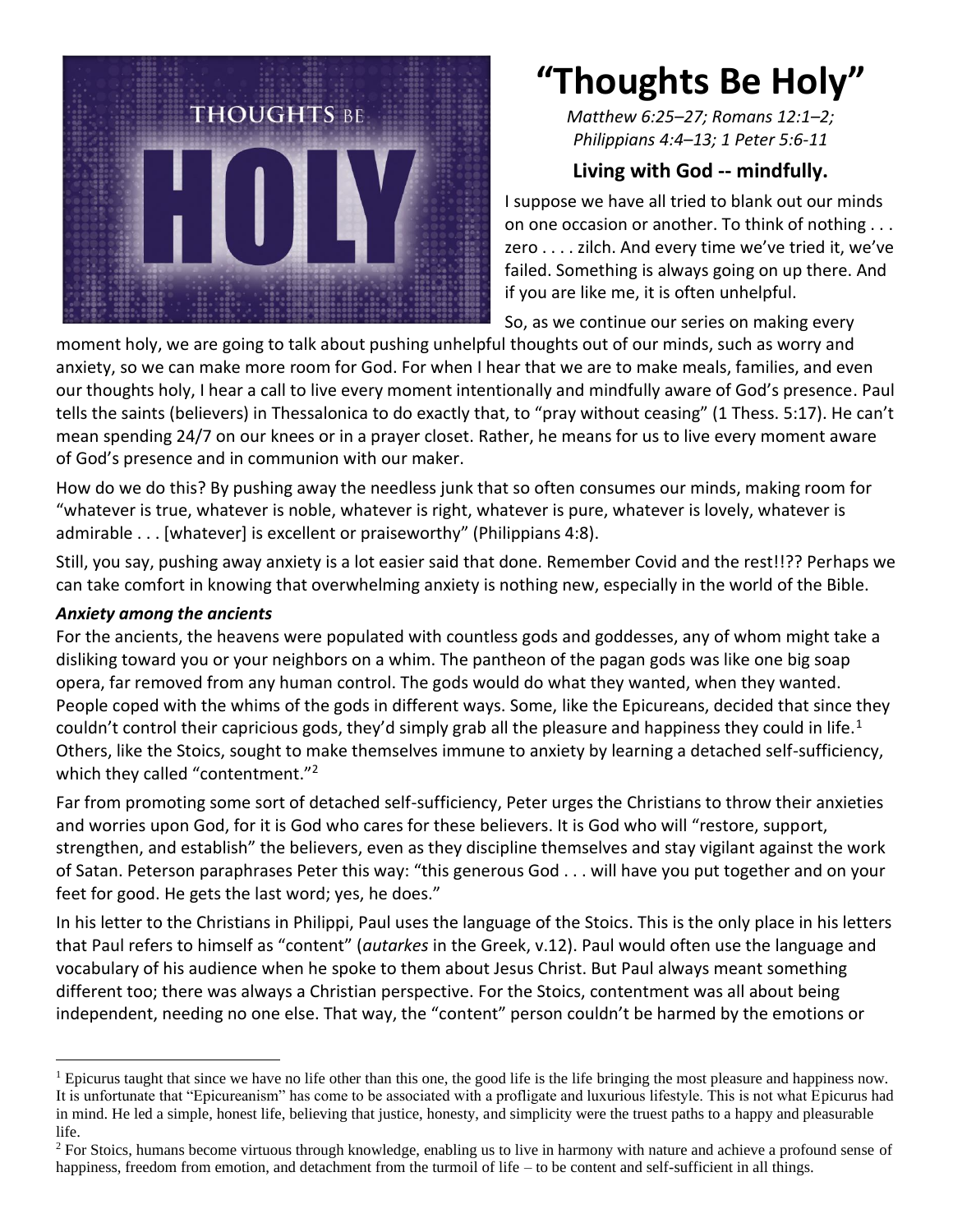slights or needs of others. Obviously, Paul means something quite different; contentment is resting in the Lord, whatever comes.

Paul, you see, is writing from prison and he knows that he may soon executed. Nonetheless, his letter to the Philippians is filled with joy. He has learned to be content in all things, even facing imprisonment and execution.

How has Paul learned this? What is his "secret"? Paul has learned that he can do all things – such as being content in all circumstances – through God. It is God who gives Paul the strength that he needs to be free from worry and anxiety. Paul's secret is that he has come to understand and truly embrace the psalmist's portrait of God as the good shepherd. Though Paul languishes in prison, he will "fear no evil," confident that God will lead him to green pastures and still water. Paul's cup will always overflow – in all circumstances. He knows that he will dwell in God's house forever, because nothing – "not death, nor life, nor angels, nor rulers . . . nor anything else in all creation will be able to separate us from the love of God in Christ Jesus" (Romans 8:38-39). Such confidence in God and the strength he provides is the basis for Paul's joyful contentment and Peter's and our own.

### *"Do not worry"*

And so, both Peter and Paul lead us back to Jesus and his Sermon on the Mount in Matthew's gospel. Don't worry, Jesus says. Yeah right. Will worrying add a single hour to your life? Well no . . . but still. For too much of my life, I never really heard Jesus on this.

Perhaps that explains why I paid so little attention to the last verse: "But strive first for the kingdom of God and his righteousness, and all these things will be given to you as well." I paid little attention, despite this verse being the climax of the whole section! In the preceding verses, Jesus points us toward this great truth: the kingdom of God is to be the first priority in our lives and, if so, all else will follow. Our energies and passions and devotions are to be poured into the kingdom. In the Greek, "strive" is an imperative, a must do  $$ we are to keep striving. This is not about a hoped-for-someday coming of God's kingdom but about its reality today, for our own lives. D.A. Hagner puts it this way in his commentary on Matthew: "This imperative means that one should make the kingdom the center of one's existence and thus experience the rule of God fully in one's heart." Even this is a bit abstract for me. How do we experience God's rule in our hearts?

The kingdom of God is exactly what the words say: it is the place where God is king, where God rules. Thus, experiencing the rule of God in our hearts is a bit like this. I am a citizen of the United States. I try as best as I can to live according to the laws of the U.S. If I move to another country, even a lawless country, I can still choose to hold the laws of the U.S. in my heart, to be governed by them even though I am no longer in the U.S. I can forswear thievery even in a land in which it is condoned. Even though we live in a world that is plagued by tragedy, violence, illness, materialism, and selfishness we can choose to live according to God's law. In other words, we are to keep striving to live according to God's moral will, for that is true righteousness. The Sermon on the Mount is an extended block of Jesus' teachings about the nature of God's will for our lives, about what it means to be righteous, to do right in God's sight.

Jesus says if we strive first for God's kingdom, then "all these things will be given to you as well." What sorts of things? What we eat. What we drink. What we wear. (v. 31). Though I doubt that Jesus had in mind a diet of bread and water and trousers made of sackcloth, I also suspect he wasn't speaking of dinner at a four-star restaurant, Moët-Chandon, and designer clothes. We have a way of making "wants" into seeming "needs." To an extent, this is a good thing. Increasing standards of living have resulted in numerous benefits for millions of people. But, still, we seem to chase an unreachable goal. No matter how far along we get, we just redefine the target further away. Somebody always has a bigger house or a more luxurious car. George Will wrote, a need "is defined in contemporary America as a 48-hour-old want," leading to "a blurring of needs and wants." The result is what he calls the "tyranny of the unnecessary." And it is this very tyranny that keeps us from sharing in the contentment enjoyed by Paul. He has forsaken the tyranny of the unnecessary and its attendant anxieties for the abundant life in the kingdom. So must we.